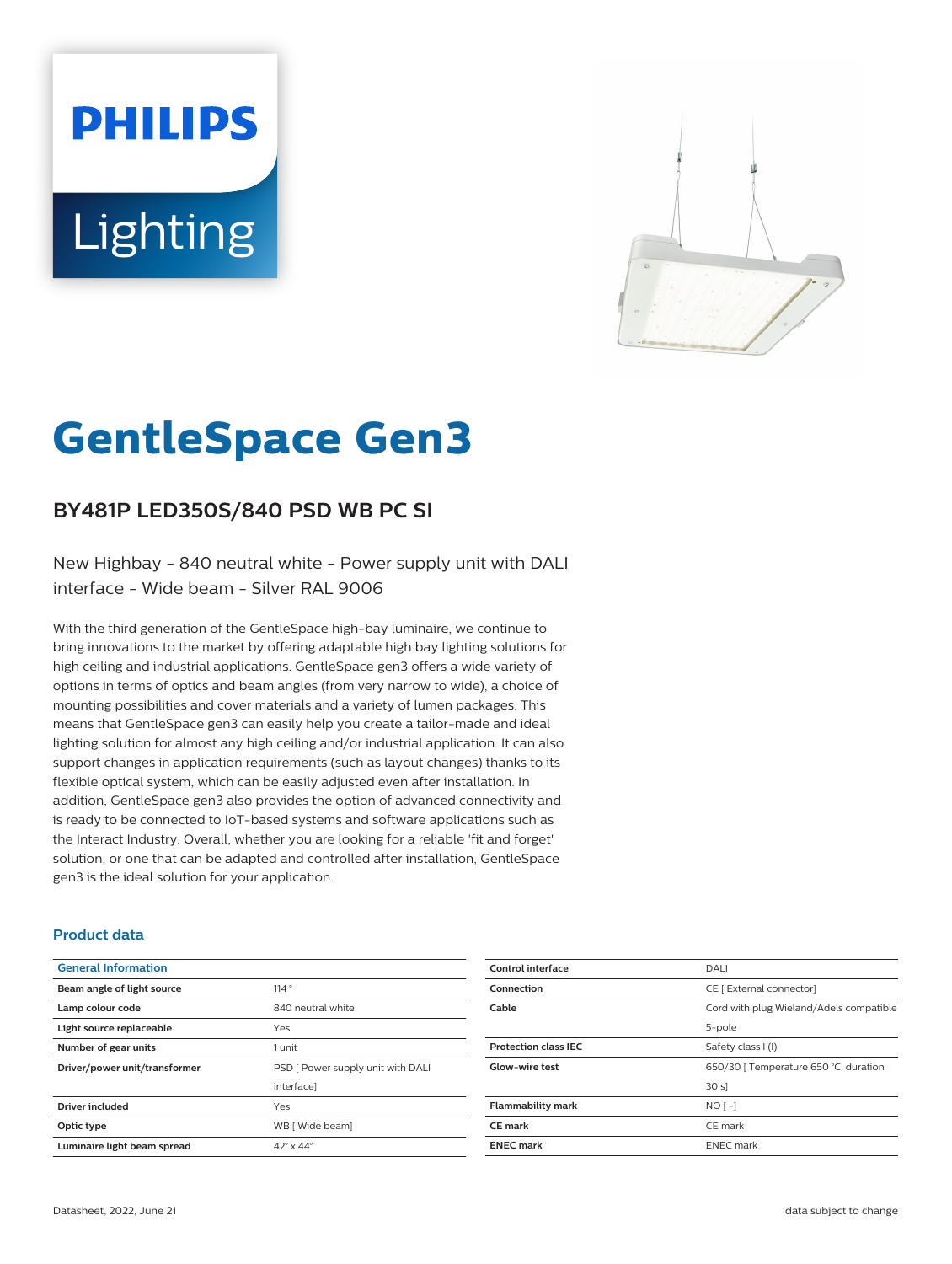## **GentleSpace Gen3**

| <b>Warranty period</b>                  | 5 years                                   |
|-----------------------------------------|-------------------------------------------|
| <b>Constant light output</b>            | No                                        |
| Number of products on MCB (16 A type B) | 8                                         |
| Photobiological risk                    | Photobiological risk group 1 @ 200mm to   |
|                                         | EN62471                                   |
| <b>EU RoHS compliant</b>                | Yes                                       |
| <b>Product family code</b>              | BY481P [ New Highbay]                     |
| Unified glare rating CEN                | Not applicable                            |
|                                         |                                           |
| <b>Operating and Electrical</b>         |                                           |
| <b>Input Voltage</b>                    | 220-240 V                                 |
| Input frequency                         | 50 to 60 Hz                               |
| Initial CLO power consumption           | - W                                       |
| Average CLO power consumption           | $- W$                                     |
| Inrush current                          | 15.3 A                                    |
| Inrush time                             | 6.1 <sub>ms</sub>                         |
| Power factor (min.)                     | 0.9                                       |
|                                         |                                           |
| <b>Controls and Dimming</b>             |                                           |
| Dimmable                                | Yes                                       |
|                                         |                                           |
| <b>Mechanical and Housing</b>           |                                           |
| <b>Housing material</b>                 | Aluminium                                 |
| <b>Reflector material</b>               |                                           |
| <b>Optic material</b>                   | Polycarbonate                             |
| Optical cover/lens material             | Polycarbonate                             |
| <b>Fixation material</b>                | Steel                                     |
| Optical cover/lens finish               | Clear                                     |
| Overall length                          | 600 mm                                    |
| <b>Overall width</b>                    | 490 mm                                    |
| <b>Overall height</b>                   | 110 mm                                    |
| Colour                                  | Silver RAL 9006                           |
| Dimensions (height x width x depth)     | 110 x 490 x 600 mm (4.3 x 19.3 x 23.6 in) |
|                                         |                                           |
| <b>Approval and Application</b>         |                                           |
| Ingress protection code                 | IP65 [ Dust penetration-protected, jet-   |
|                                         | proof]                                    |
| Mech. impact protection code            | IK08 [5 J vandal-protected]               |
| <b>Sustainability rating</b>            | $\equiv$                                  |
|                                         |                                           |
|                                         |                                           |

| <b>Initial Performance (IEC Compliant)</b> |                        |
|--------------------------------------------|------------------------|
| Initial luminous flux (system flux)        | 35000 lm               |
| Luminous flux tolerance                    | $+/-10%$               |
| Initial LED luminaire efficacy             | 150 lm/W               |
| Lamp colour temperature                    | 4000 K                 |
| <b>Colour Rendering Index</b>              | >80                    |
| Initial chromaticity                       | $(0.38, 0.38)$ SDCM <3 |
| Initial input power                        | 232 W                  |
| Power consumption tolerance                | $+/-10%$               |
|                                            |                        |

# **Over Time Performance (IEC Compliant)**

| Control gear failure rate at median useful life 5 %  |            |
|------------------------------------------------------|------------|
| 50.000h                                              |            |
| Control gear failure rate at median useful life 10 % |            |
| 100.000h                                             |            |
| Lumen maintenance at median useful life*             | L90        |
| 50.000h                                              |            |
| Lumen maintenance at median useful life*             | <b>L80</b> |
| 100.000 h                                            |            |
|                                                      |            |

#### **Application Conditions**

j.

| Ambient temperature range          | $-30$ to $+45$ °C. |
|------------------------------------|--------------------|
| Performance ambient temperature Tq | 45 °C              |
| Maximum dimming level              | 10%                |
| Suitable for random switching      | Nο                 |

| <b>Product Data</b>               |                                 |
|-----------------------------------|---------------------------------|
| <b>Full product code</b>          | 871869940793300                 |
| Order product name                | BY481P LED350S/840 PSD WB PC SI |
| EAN/UPC - product                 | 8718699407933                   |
| Order code                        | 910500465599                    |
| SAP numerator - quantity per pack |                                 |
| Numerator - packs per outer box   |                                 |
| <b>SAP material</b>               | 910500465599                    |
| SAP net weight (piece)            | 11.000 kg                       |
|                                   |                                 |